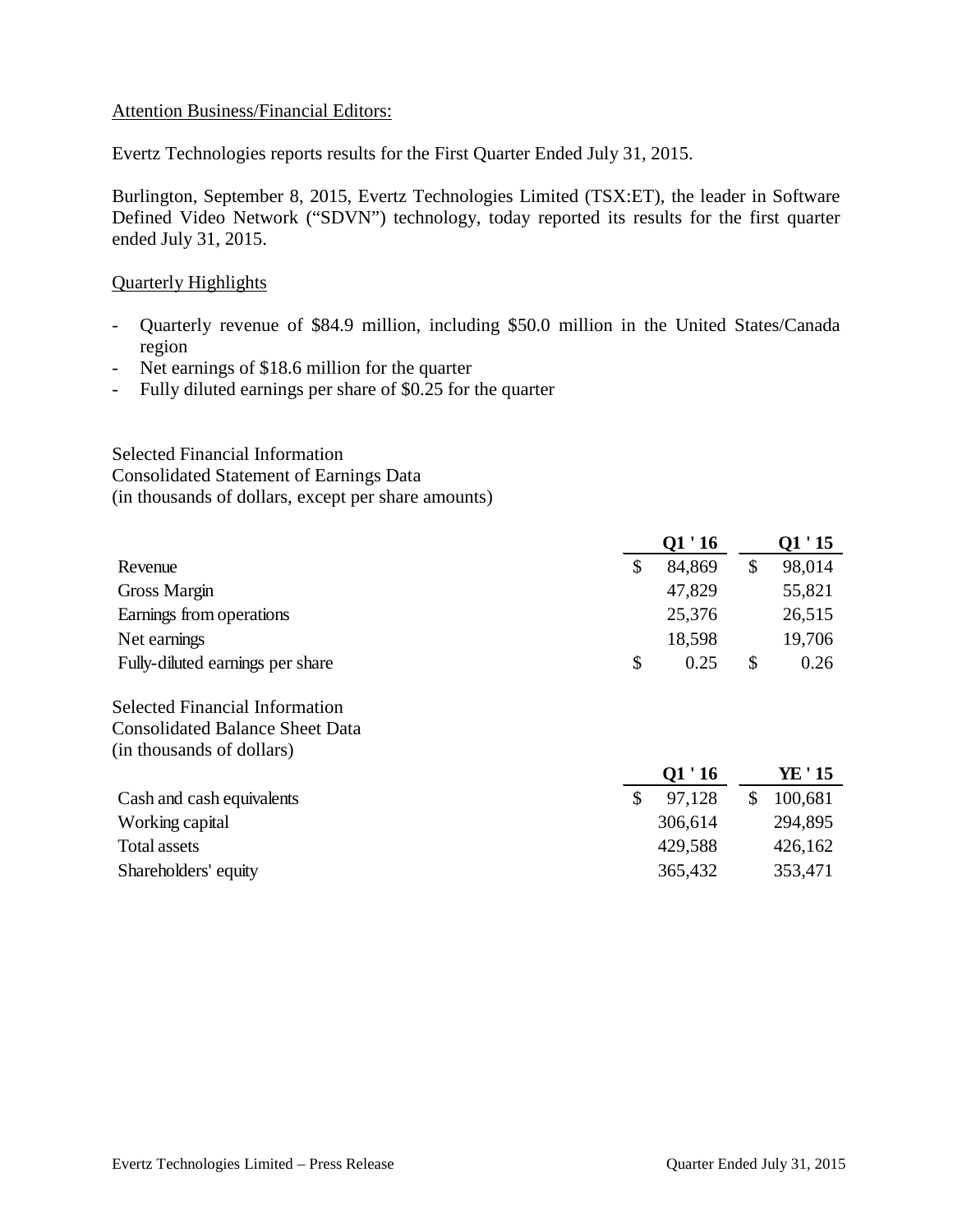# Revenue

For the quarter ended July 31, 2015, revenues were \$84.9 million compared to revenues of \$98.0 million for the quarter ended July 31, 2014. For the quarter, revenues in the United States/Canada region were \$50.0 million compared to \$55.5 million in the same quarter last year. The International region had revenues of \$34.9 million compared to \$42.5 million in the same quarter last year.

# Gross Margin

For the quarter ended July 31, 2015 gross margin was \$47.8 million compared to \$55.8 million in the same quarter last year. Gross margin percentage was approximately 56.4% compared to 57.0% in the quarter ended July 31, 2014.

# Earnings

For the quarter ended July 31, 2015 net earnings were \$18.6 million, compared to \$19.7 million in the corresponding period last year.

For the quarter ended July 31, 2015, earnings per share on a fully-diluted basis were \$0.25 compared to \$0.26 in the corresponding period last year.

#### Operating Expenses

For the quarter ended July 31, 2015 selling and administrative expenses were \$14.8 million compared to \$13.4 million for the quarter ended July 31, 2014.

For the quarter ended July 31, 2015 gross research and development expenses increased by \$0.5 million or 3% as compared to the corresponding period in 2014. Gross research and development expenses represented approximately 19.2% of revenue for the quarter ended July 31, 2015.

#### Liquidity and Capital Resources

The Company's working capital as at July 31, 2015 was \$306.6 million as compared to \$294.9 million on April 30, 2015.

Cash and cash equivalents were \$97.1 million as at July 31, 2015 as compared to \$100.7 million on April 30, 2015.

Cash generated from operations was \$7.8 million for the quarter ended July 31, 2015 as compared to cash generated of \$15.3 million for the quarter ended July 31, 2014. Before taking into account taxes and the changes in non-cash working capital and current taxes, the Company generated \$20.9 million from operations for the quarter ended July 31, 2015 compared to \$21.2 million for the same period last year.

For the quarter, the Company used \$0.9 million in investing activities largely a result of purchases in capital assets.

For the quarter ended April 30, 2015, the Company used cash in financing activities of \$10.3 million which was principally a result of the payment of dividends of \$13.4 million, partially offset by the issuance of capital stock pursuant to the Company Stock Option Plan of \$4.1 million.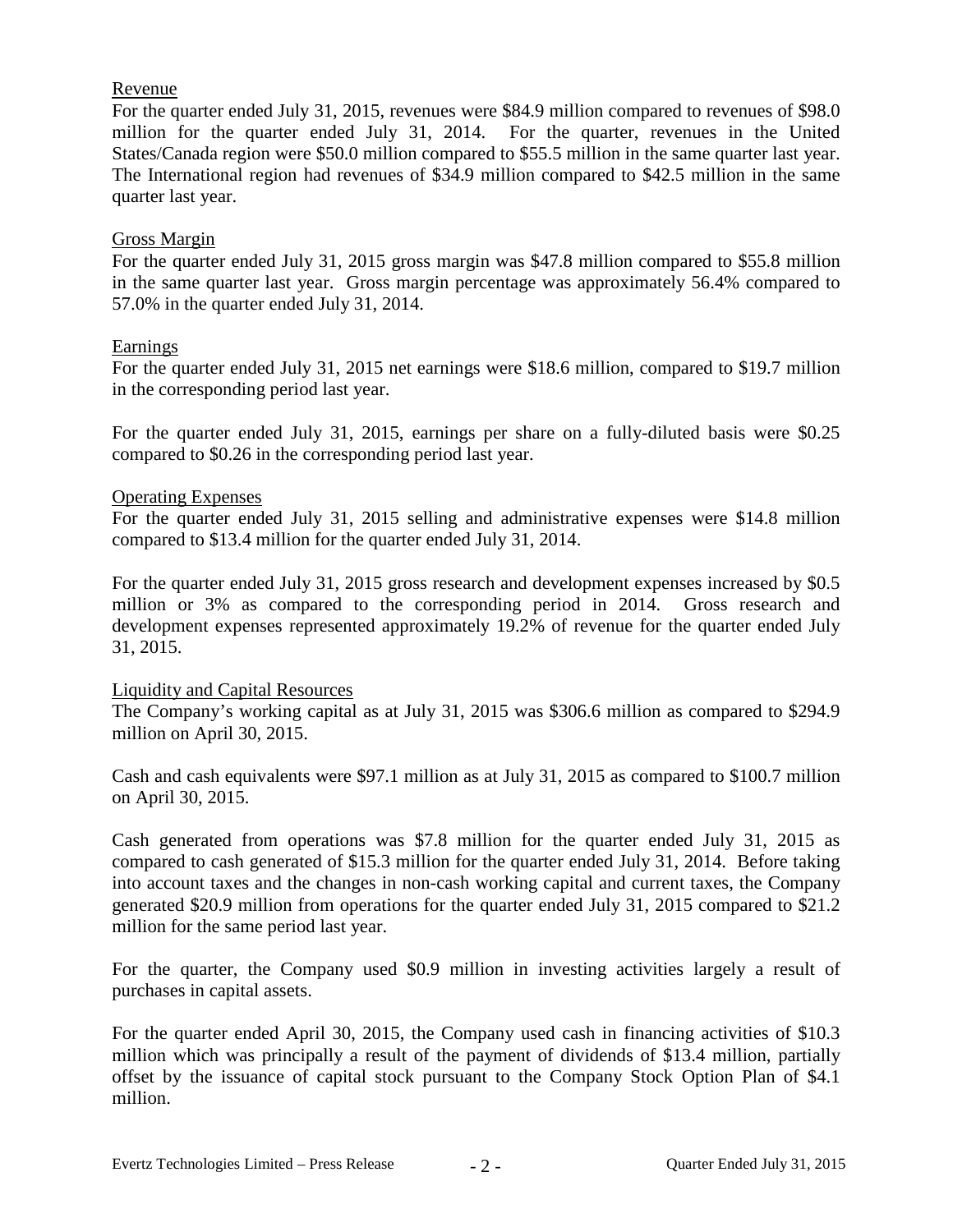# Shipments and Backlog

At the end of August 2015, purchase order backlog was in excess of \$70 million and shipments during the month of August 2015 were \$29 million.

## Dividend Declared

Evertz Board of Directors declared a regular quarterly dividend on September 8, 2015 of \$0.18 per share.

The dividend is payable to shareholders of record on September 18, 2015 and will be paid on or about September 25, 2015.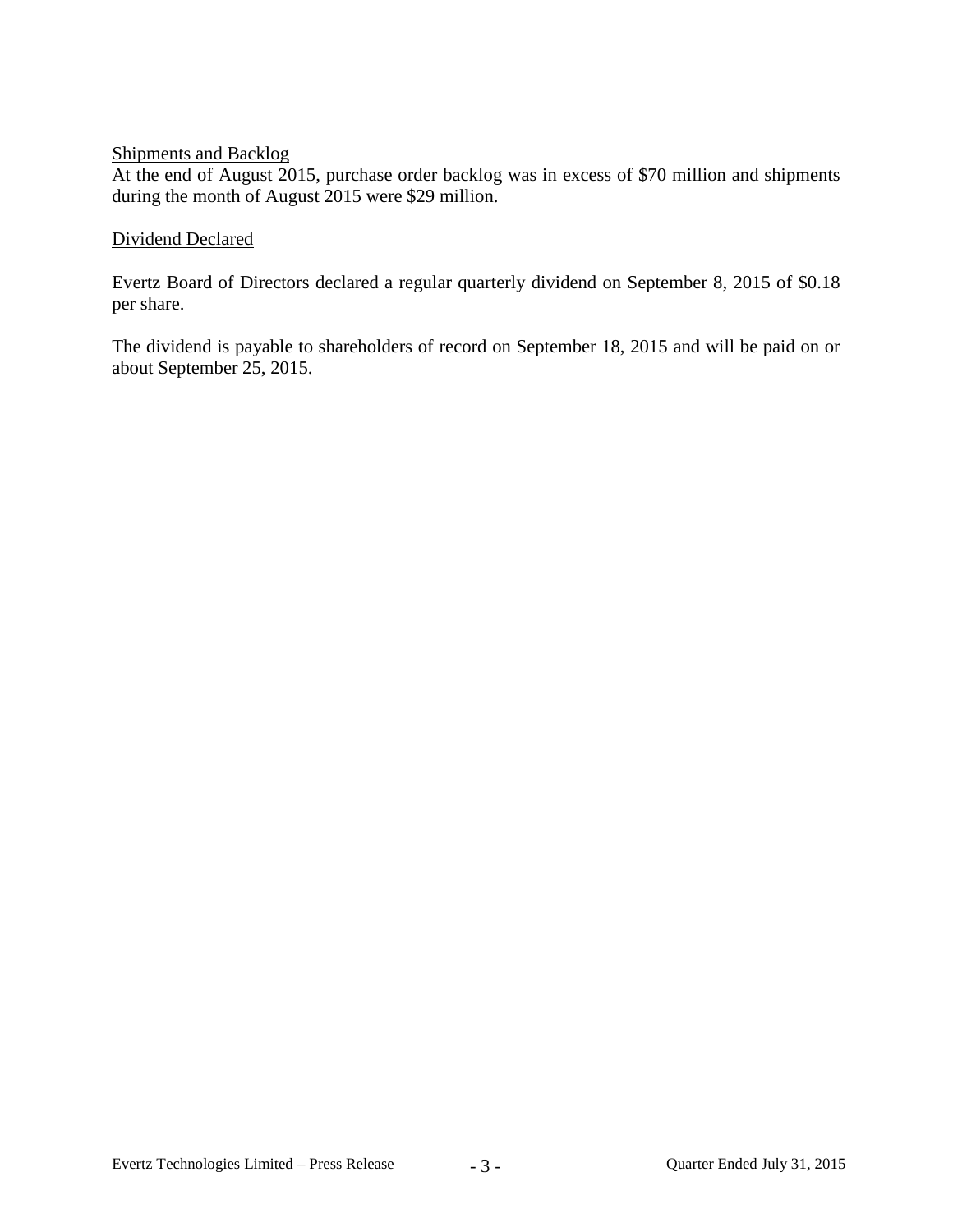# **Selected Consolidated Financial Information**

(in thousands of dollars, except earnings per share and percentages)

|                                                       |              | Three months ended |               | Three months ended |  |
|-------------------------------------------------------|--------------|--------------------|---------------|--------------------|--|
|                                                       |              | July 31, 2015      | July 31, 2014 |                    |  |
| Revenue                                               | \$           | 84,869             | \$            | 98,014             |  |
| Cost of goods sold                                    |              | 37,040             |               | 42,193             |  |
| Gross margin                                          | \$           | 47,829             | \$            | 55,821             |  |
| Expenses                                              |              |                    |               |                    |  |
| Selling and administrative                            |              | 14,802             |               | 13,399             |  |
| General                                               |              | 1,595              |               | 1,810              |  |
| Research and development                              |              | 16,252             |               | 15,820             |  |
| Investment tax credits                                |              | (2,484)            |               | (2,466)            |  |
| Foreign exchange gain                                 |              | (7, 712)           |               | 743                |  |
|                                                       |              | 22,453             |               | 29,306             |  |
| Earnings before undernoted                            | \$           | 25,376             | \$            | 26,515             |  |
| Finance income                                        |              | 158                |               | 193                |  |
| Finance costs                                         |              | (122)              |               | (67)               |  |
| Other income and expenses                             |              | (38)               |               | 140                |  |
| Earnings before income taxes                          | $\mathbb{S}$ | 25,374             | \$            | 26,781             |  |
| Provision for (recovery of) income taxes              |              |                    |               |                    |  |
| Current                                               |              | 7,973              |               | 9,311              |  |
| Deferred                                              |              | (1, 197)           |               | (2, 236)           |  |
|                                                       | $\mathbb{S}$ | 6,776              | \$            | 7,075              |  |
| Net earnings for the period                           | \$           | 18,598             | \$            | 19,706             |  |
| Net earnings attributable to non-controlling interest |              | 187                |               | 295                |  |
| Net earnings attributable to shareholders             |              | 18,411             |               | 19,411             |  |
| Net earnings for the period                           | \$           | 18,598             | \$            | 19,706             |  |
| Earnings per share:                                   |              |                    |               |                    |  |
| Basic                                                 | \$           | 0.25               | \$            | 0.26               |  |
| Diluted                                               | \$           | 0.25               | \$            | 0.26               |  |
| <b>Consolidated Balance Sheet Data</b>                |              | As at              |               | As at              |  |
|                                                       |              | July 31, 2015      |               | April 30, 2015     |  |
| Cash and cash equivalents                             | \$           | 97,128             | \$            | 100,681            |  |
| Inventory                                             | \$           | 158,862            | \$            | 154,259            |  |
| Working capital                                       | \$           | 306,614            | \$            | 294,895            |  |
| Total assets                                          | \$           | 429,588            | \$            | 426,162            |  |
| Shareholders' equity                                  | \$           | 365,432            | \$            | 353,471            |  |
| Number of common shares outstanding:                  |              |                    |               |                    |  |
| <b>Basic</b>                                          |              | 74,726,446         |               | 74,459,346         |  |
| Fully-diluted                                         |              | 79,405,446         |               | 79,195,846         |  |
| Weighted average number of shares outstanding:        |              |                    |               |                    |  |
| Basic                                                 |              | 74,593,296         |               | 74,399,096         |  |
| Fully-diluted                                         |              | 75,060,553         |               | 75,033,398         |  |